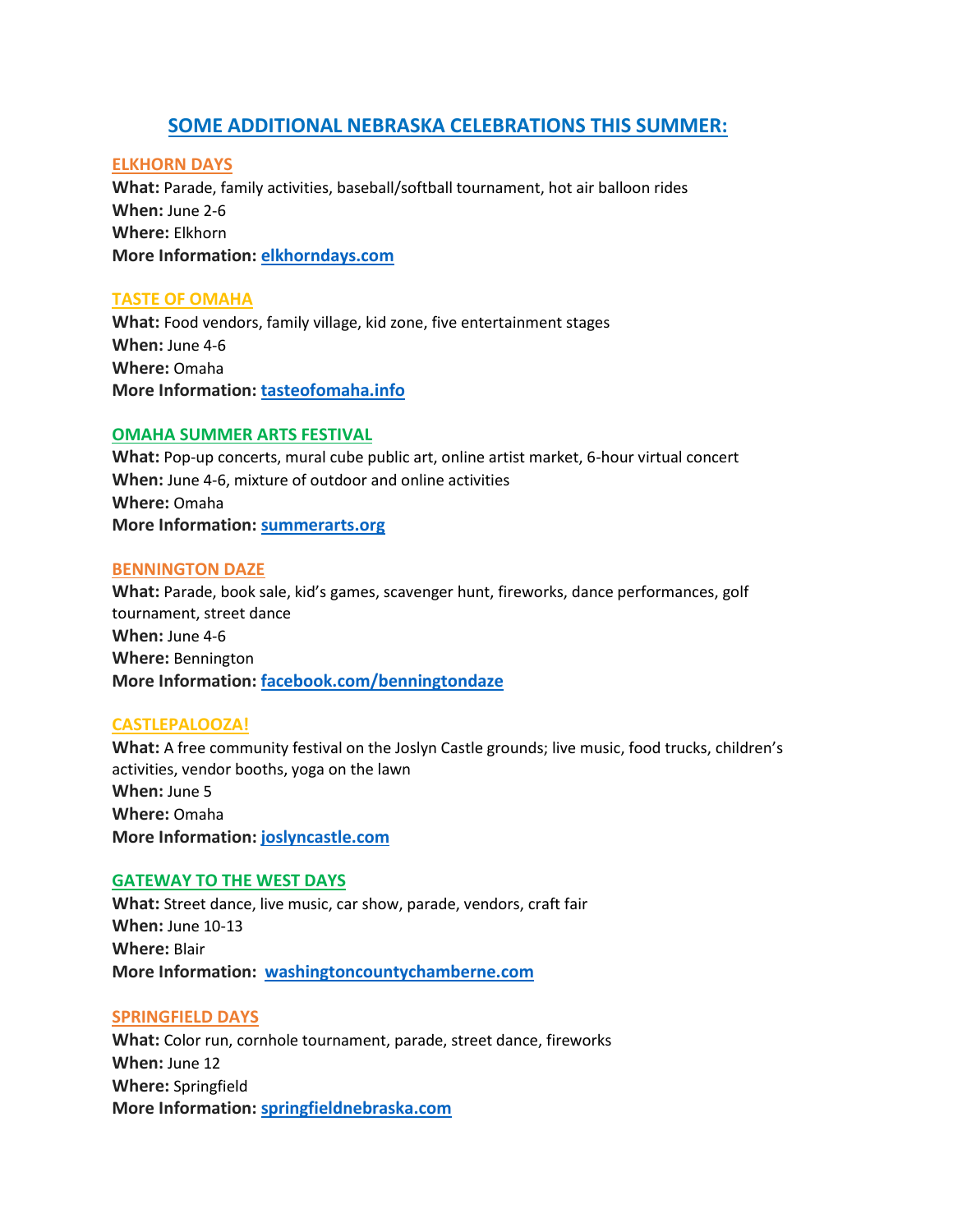# **SCANDINAVIAN MIDSUMMER FESTIVAL**

**What:** Folk dancing, traditional Scandinavian food and games, children's activities, craft and booths **When:** June 13 **Where:** Omaha **More Information: [visitnebraska.com](http://visitnebraska.com/)**

#### **JUNETEENTH-LINCOLN**

**What:** Family-friendly event, activities for kids, music, dance and rap contest, health fair **When: June 16 Where: Malone Clyde Center & Trago Park, Lincoln More Information:** *[https://newsroom.unl.edu](https://newsroom.unl.edu/announce/olliatunl/8160/46461)* **› announce › olliatunl**

## **PAPILLION DAYS**

**What:** Carnival, parade, market, fireworks, live entertainment **When:** June 17-20 **Where:** Papillion **More Information: [papilliondays.org](http://papilliondays.org/)**

#### **MEAD DAYS**

**What:** Street dance, fireworks, kiddie tractor pull, parade, 5K color run **When:** June 18-20 **Where:** Mead **More Information: [facebook.com/Mead-Days](http://facebook.com/Mead-Days)**

## **HOMESTEAD DAYS**

**What:** Run, horseshoe tournament, car show, fishing clinic, parade **When:** June 23-27 **Where:** Beatrice **More Information: [beatricechamber.com/homestead-days](http://beatricechamber.com/homestead-days)**

## **CLARKSON CZECH DAYS**

**What:** Nebraska Czech Queen Pageant, Czech food, silent auction, street dance, water fights, polka bands, parade **When:** June 25-27 **Where:** Clarkson **More Information: [clarksonczechdays.org](http://clarksonczechdays.org/)**

## **LIMESTONE DAY**

**What:** Fishing contest, mud run, softball, horseshoe tournament, craft show, grand parade, duck races, fireworks **When:** June 26 **Where:** Weeping Water **More Information: [visitcasscounty.com](http://visitcasscounty.com/)**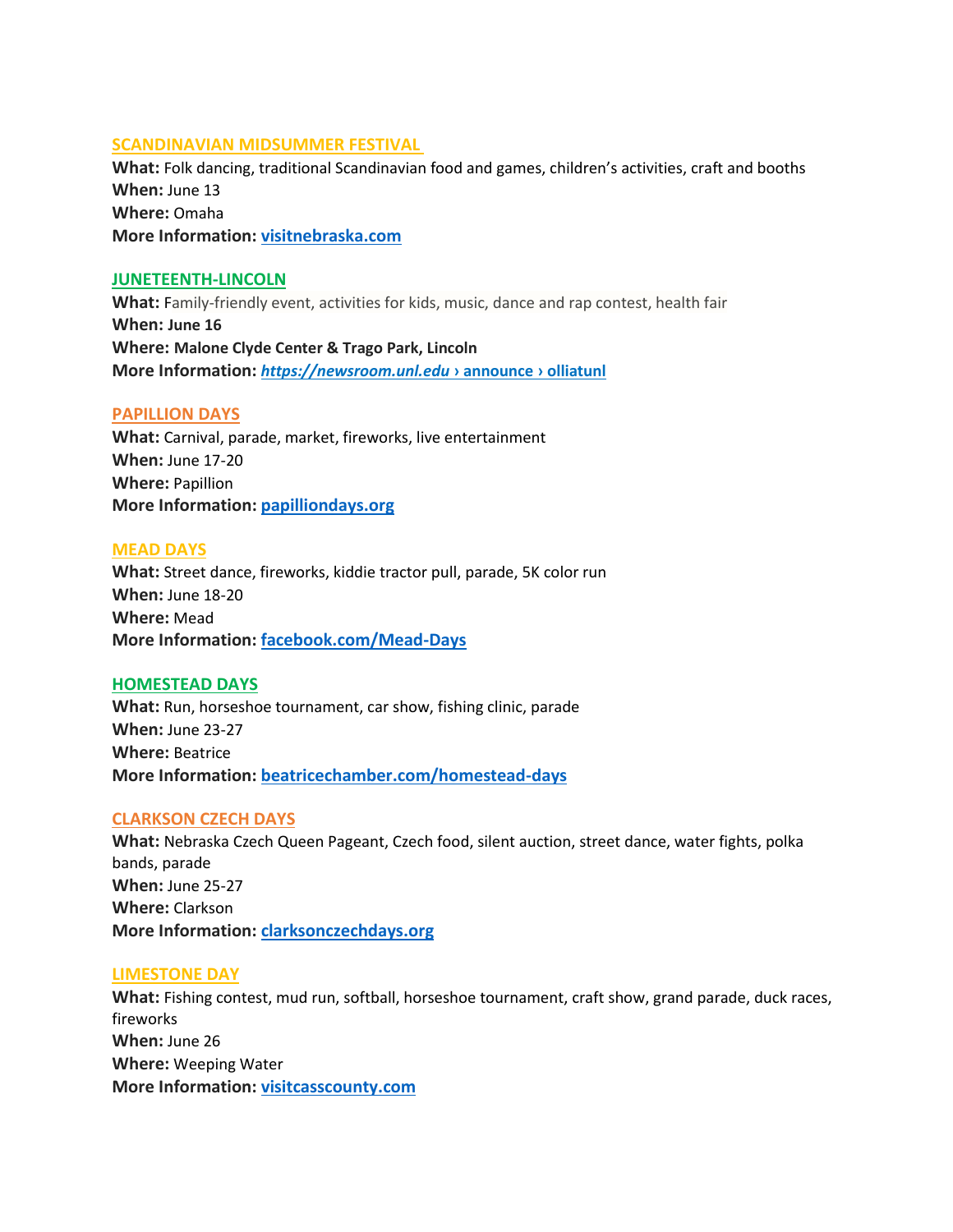# **ESSENTIAL FESTIVAL**

**What:** Music, clowns, face painting, food trucks, fire trucks; **When:** July 2 **Where:** Papillion **More Information: [essentialfest.org](http://essentialfest.org/)**

## **RALSTON INDEPENDENCE DAY PARADE AND CELEBRATION**

**What:** Parade, fun run, water fights, fireworks **When:** July 4 **Where:** Ralston **More Information: [ralstonareachamber.org](http://ralstonareachamber.org/)**

## **FOURTH OF JULY CELEBRATION**

**What:** Car show, craft show, fireworks, parade, entertainment **When:** July 4 **Where:** Seward **More Information: [julyfourthseward.com](http://julyfourthseward.com/)**

## **FREMONT 4-H FAIR**

**What:** 4-H/FFA exhibitors from Burt, Butler, Colfax, Cuming, Dodge, Douglas, Sarpy, Saunders and Washington Counties **When:** July 7-10 **Where:** Christensen Field, 1710 W. 16th St., Fremont **More Information: [extension.unl.edu/statewide/dodge](http://www.extension.unl.edu/statewide/dodge/frfourhexhguide)**

## **JULY 4TH CELEBRATION**

**What:** Fireworks, parade, softball tournament, fun run, car show, live music **When:** July 4 **Where:** Hooper **More Information: [hooperjuly4th.com](http://hooperjuly4th.com/)**

## **SANTA LUCIA ITALIAN FESTIVAL**

**What:** Italian food, music **When:** July 8-11 **Where:** Little Italy, 10th and William Streets. Omaha **More Information: [santaluciafestival.com](http://santaluciafestival.com/)**

## **WAYNE CHICKEN SHOW**

**What:** Parade, national cluck-off, sidewalk market, world's largest chicken dance, arts and crafts, quilt show, egg toss **When:** July 9-11 **Where:** Wayne **More Information: [chickenshow.com](http://chickenshow.com/)**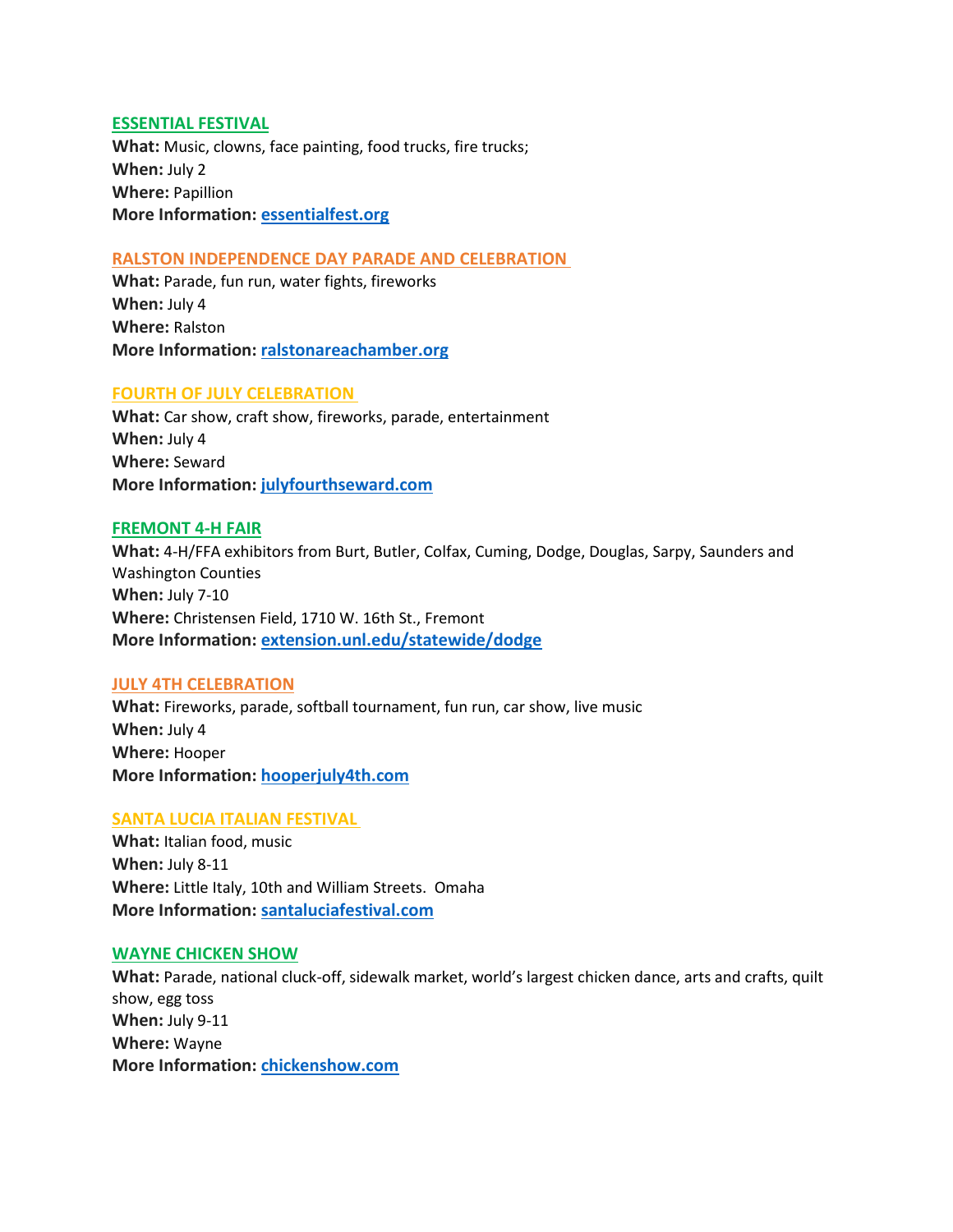## **DODGE DAZE**

**What:** Music, food, games, mobile ax throwing **When:** July 9-11 **Where:** Dodge **More Information: [Facebook.com/DodgeDaze](http://facebook.com/DodgeDaze)**

## **JOHN C. FREMONT DAYS**

**What:** Car show, parade, arts and crafts **When:** July 9-11 **Where:** Fremont **More Information: [johncfremontdays.org](http://johncfremontdays.org/)**

## **TBCS 5K COLOR RUN**

**What:** 5K color Run, prizes **When:** July 15 **Where:** Chadron **More Information: https://www.raceentry.com/tbcs-5k-color-run/race-information**

## **SCRIBNER DAYS**

**When:** July 16-18 **What:** Airboat rides, trolley tours, jazz in the park, kidpalooza, car show, Velvet Haze, **Where:** Scribner **More Information: [facebook.com/ScribnerSQ150](http://facebook.com/ScribnerSQ150)**

## **GRETNA DAYS**

**What:** Carnival, golf tournament, kids pedal tractor pull, dance, car show, fireworks **When:** July 29-Aug. 1 **Where:** Gretna **More Information: [gretnadays.com](http://gretnadays.com/)**

## **BENSON DAYS**

**What:** Movie night in the park, historical building tour, bide ride **When:** July 30-Aug. 1 **Where:** Military Avenue and Maple Street. Omaha **More Information: [bensondays.com](http://bensondays.com/)**

## **NEBRASKA STAR PARTY**

**What:** Beginners field school, camping, stargazing, opportunities for swimming, boating and fishing **When:** Aug. 1-6 **Where:** Merritt Reservoir near Valentine **More Information: [nebraskastarparty.org](http://nebraskastarparty.org/)**

## **CHIMNEY ROCK PIONEER DAYS**

**What:** Opening ceremonies, BBQ, Music, activities, softball, 5 K, etc.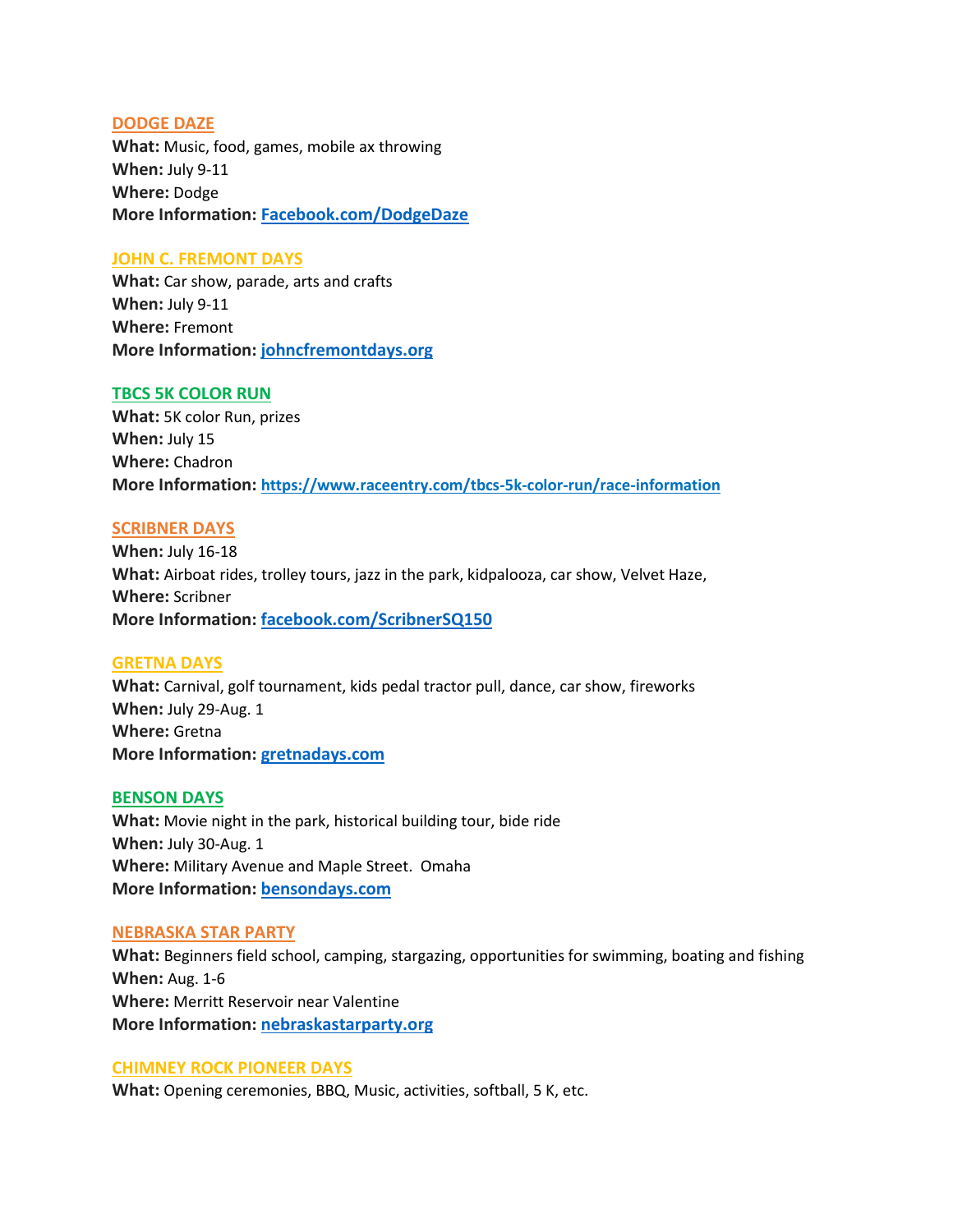**When:** August 5-7 **Where:** Bayard **More Information:** [LASR.net](http://www.lasr.net/travel/city.php?Chimney+Rock+Pioneer+Days&TravelTo=ne0706001&VE=Y&Event_ID=NE0706001e002)

# **NEBRASKA CHAUTAUQUA: The Fifties in Focus**

**What:** Lectures, presentations and activities for all ages **When:** Aug. 6-7 **Where:** Ashland **More Information: [humanitiesnebraska.org](http://humanitiesnebraska.org/)**

#### **WILBER CZECH FESTIVAL**

**What:** Grand parade, children's parade, live Czech music, quilt show, talent contest **When:** Aug. 6-8 **Where:** Wilber **More Information: [nebraskaczechsofwilber.com](http://nebraskaczechsofwilber.com/)**

# **NEW AMERICAN ARTS FESTIVAL**

**What:** Exhibits, artisans, food trucks, stages **When:** Aug. 6 **Where:** Military Avenue and Maple Street. Omaha **More Information: [bffomaha.org/naaf.html](http://bffomaha.org/naaf.html)**

## **BELLEVUE ROCKS THE RIVERFRONT**

**What:** Music, carnival, food, fireworks **When:** Aug. 13-14 **Where:** American Heroes Park, East Mission Avenue and Payne Drive, Bellevue **More Information: [bellevuerockstheriverfront.com](http://bellevuerockstheriverfront.com/)**

#### **VALLEY DAYS**

**What:** Street dance, pancake breakfast, parade, car show, craft show **When:** Aug. 13-15 **Where:** Valley **More Information: [valleydays.net](http://valleydays.net/)**

#### **OMAHA'S ORIGINAL GREEK FESTIVAL**

**What:** Greek cuisine, live music, traditional Greek dancing, a boutique and children's activities **When:** Aug. 20-22 **Where:** St. John the Baptist Greek Orthodox Church, 602 Park Ave. Omaha **More Information: [greekfestomaha.com](http://greekfestomaha.com/)**

## **KOOL-AID DAYS**

**What:** Parade, Kool-Aid stands, farmer's market, disc golf tournament, car show, Kool-Aid collectibles, fireworks **When:** Aug. 20-22